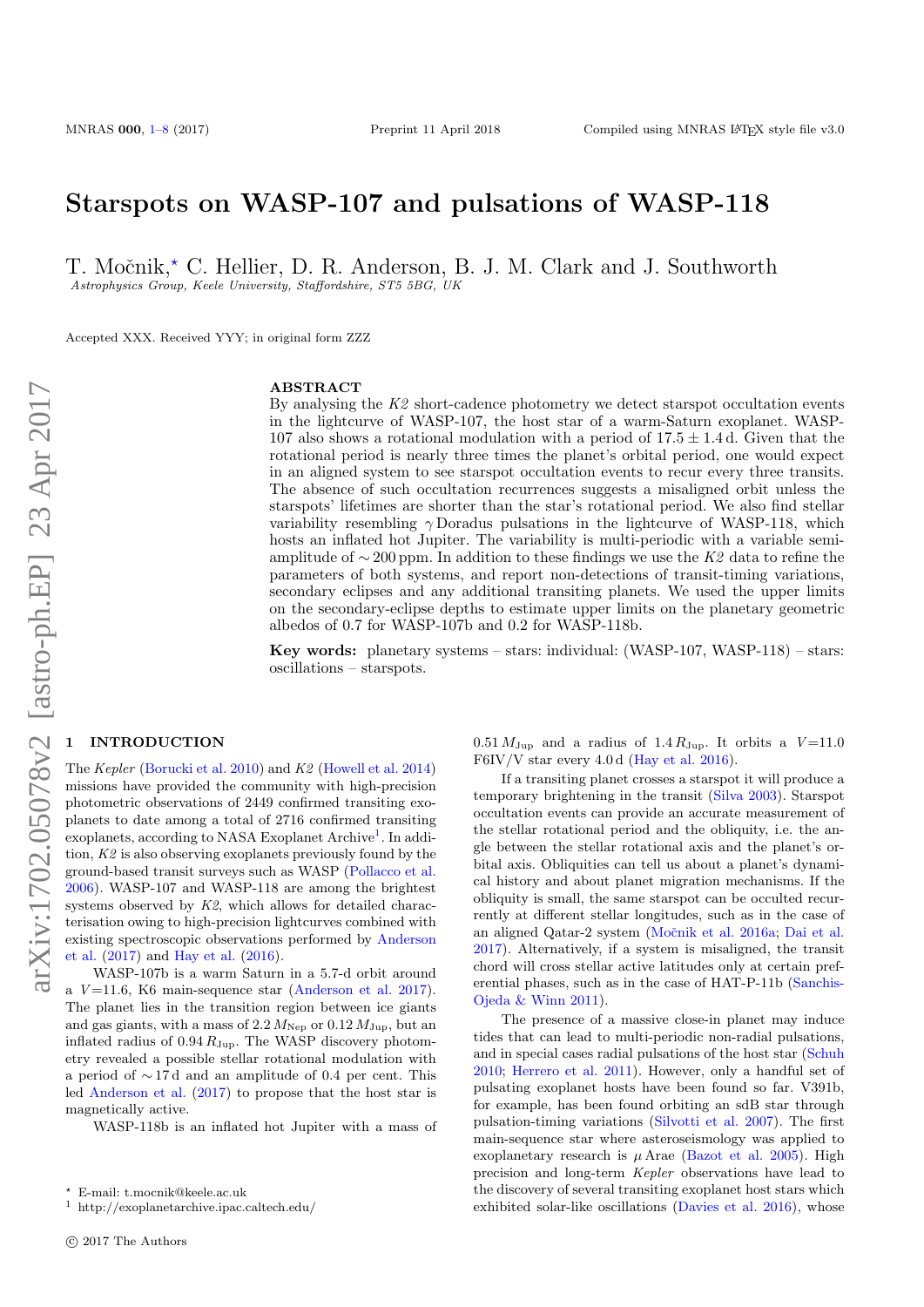typical semi-amplitudes are of the order of a few ppm for main-sequence stars [\(Baudin et al.](#page-7-14) [2011\)](#page-7-14).

WASP-33 was the first transiting-exoplanet host star exhibiting  $\delta$  Scuti pulsations, with a semi-amplitude of about 900 ppm [\(Collier Cameron et al.](#page-7-15) [2010;](#page-7-15) [Herrero et al.](#page-7-10) [2011\)](#page-7-10). One of the harmonics has a frequency 26 times the orbital frequency, suggesting that WASP-33's pulsations might be induced by the planet. A more confident claim for the planetinduced stellar pulsations was made recently for HAT-P-2 system, a possible low-amplitude  $\delta$  Scuti pulsator with a 87 minutes pulsation period and an amplitude of 40 ppm [\(de](#page-7-16) [Wit et al.](#page-7-16) [2017\)](#page-7-16). Its pulsation modes correspond to exact harmonics of the planet's orbital frequency and are thought to be induced by the transient tidal interactions with its massive  $(8 M_{Jup})$ , short-period  $(5.6 d)$  and highly eccentric  $(e = 0.5)$  planet [\(de Wit et al.](#page-7-16) [2017\)](#page-7-16). Systems such as WASP-33 and HAT-P-2 provide a laboratory to study star– planet interactions. The observations provided by the K2 mission have led to the discovery of another pulsating transiting exoplanet host star, namely HAT-P-56 which is likely a  $\gamma$  Doradus pulsator [\(Huang et al.](#page-7-17) [2015\)](#page-7-17). While the exact asteroseismic analysis approach can vary depending on the class of variability, one can investigate any potential star– planet interactions and derive precise stellar mass, radius and the depth-dependant chemical composition, given the appropriate modelling capabilities [\(Schuh](#page-7-9) [2010\)](#page-7-9).

In this paper, we present a detection of starspots in the K2 lightcurve of WASP-107, and pulsations in the lightcurve of WASP-118. We also refine system parameters for both systems, search for transit-timing variations, phase-curve modulations and any additional transiting planets, and provide a measurement of the rotational period for WASP-107.

Simultaneously with our paper, [Dai & Winn](#page-7-18) [\(2017\)](#page-7-18) have announced an analysis of the same K2 short-cadence observations of WASP-107. Their results are in a good agreement with ours.

#### 2 THE K2 OBSERVATIONS

WASP-107 was observed by  $K2$  in the 1-min short-cadence observing mode during Campaign 10 between 2016 July 6 and 2016 September 20. The dominant systematics present in the K2 lightcurves are the sawtooth-shaped artefacts caused by the drift of the spacecraft. We attempted to correct for the drift artefacts using the same self-flat-fielding  $(SFF)$  procedure as described in Močnik et al.  $(2016b)$ . However, since the drifts of the spacecraft were variable during this observing campaign, we obtained better results using the K2 Systematic Correction pipeline (K2SC; [Aigrain et al.](#page-7-20) [2016\)](#page-7-20), which uses break-points to isolate different drift behaviours to overcome the issue of inconsistent drifts. The K2SC procedure was designed for the K2 long-cadence observing mode and had to be modified slightly to accept the short-cadence data. The main modification was to split the input short-cadence lightcurve into smaller overlapping sections, which were processed individually by K2SC and then merged back together using the overlapping sections. However, since the WASP-107 lightcurve exhibits pronounced modulations, the K2SC failed to correct the drift artefacts properly at three different 2-d-long sections centred at BJD 2457624.7, 2457631.8 and 2457638.3. We replaced these



Figure 1. The binned lightcurve of WASP-107 shown before (in black) and after the drift correction (red). A 10-min binning was used to reduce the white noise and to display the drift artefacts more clearly. Note the presence of 10 transits and a rotational modulation. The 14-d data gap in the first half of the observing campaign was caused by a failure of CCD module 4, which temporarily powered off the entire photometer. The corrected lightcurve is shown with an offset of  $-14000 e^{-s-1}$  for clarity.

sections with the lightcurve we obtained using the abovementioned SFF procedure. Using this approach we achieved a median 1-min photometric precision of 260 ppm, compared to 870 ppm before the artefact correction, and 300 ppm using only the SFF procedure. The final drift-corrected lightcurve of WASP-107 is shown in Fig. 1. We used this lightcurve to study the rotational modulation of the host star in Section 6. For all other analyses we used the normalized version of the lightcurve, which we produced with PyKE tool KEPFLAT-TEN [\(Still & Barclay](#page-7-21) [2012\)](#page-7-21), which divides the measured flux with a low-order polynomial fit with window and step sizes of 3 and 0.3 d, respectively, which effectively removed any low-frequency modulations.

WASP-118 was observed during the K2 Campaign 8 between 2016 January 4 and 2016 March 23, also in the short-cadence mode. Because the spacecraft's drifts were more consistent during Campaign 8, we produced a slightly better lightcurve with our SFF procedure than with K2SC. The drift-corrected lightcurve of WASP-118 is shown in red in Fig. 2. In addition to the transits, the lightcurve exhibits variability with a  $\sim$  5-d time-scale. The variability is inconsistent and incoherent, and cannot be interpreted as a rotational modulation with confidence. We produced the normalized version of the lightcurve in the same way as for WASP-107. The normalized lightcurve revealed multiperiodic higher-frequency variability with a semi-amplitude of  $\sim$  200 ppm (see Fig. 3). We suggest that this variability is produced by the weakly pulsating host star (see Section 7).

Because the presence of pulsations in the lightcurve of WASP-118 could affect the analysis, we used the lightcurve with embedded pulsations only for the pulsations analysis in Section 7. For every other aspect of analysis we produced another lightcurve in which we removed these higherfrequency, low-amplitude pulsations. This was done by modifying our SFF procedure. Instead of the usual 5-d time-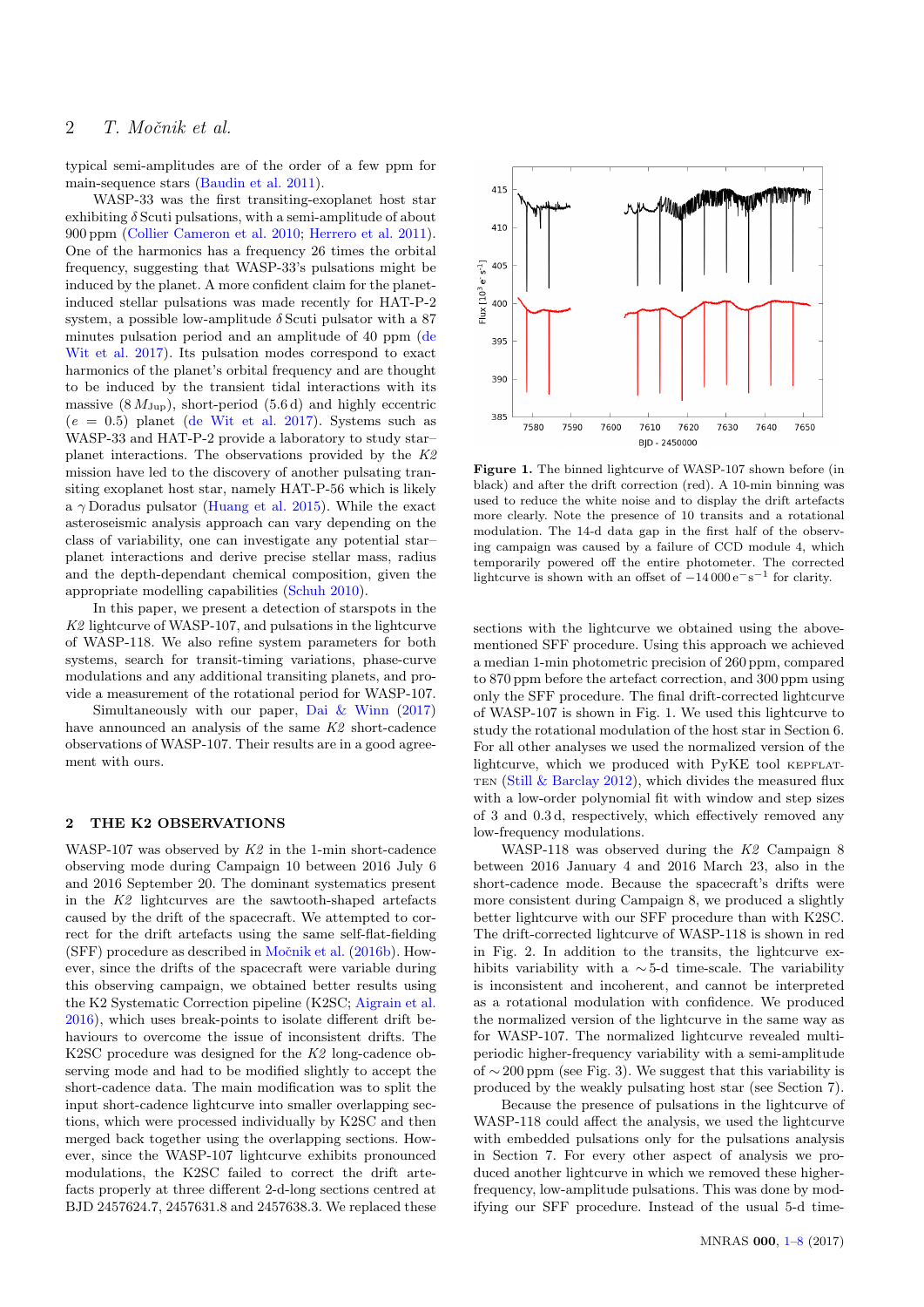

Figure 2. The binned lightcurve of WASP-118 shown before (in black) and after the drift correction (red). As in Fig. 1, we applied a 10-min binning to reduce the white noise. 19 transits are visible along with other variability. The corrected lightcurve is shown with an offset of  $-6000 e^{-s-1}$ .

steps, we split the lightcurve into sections of individual spacecraft drifts before applying the SFF correction. Since the typical 6-h time-scale at which the drifts occur is considerably shorter than the observed pulsation time-scales, our modified SFF procedure effectively removed the pulsations from the lightcurve, along with any other variabilities at longer time-scales. This produced the lightcurve with a final median 1-min photometric precision of 210 ppm. We used this version of lightcurve for every aspect of the analysis, except for the analysis of pulsations in Section 7.

#### 3 SYSTEM PARAMETERS

To determine the system parameters we simultaneously analysed the K2 transit photometry and radial-velocity measurements for both planets using a Markov Chain Monte Carlo (MCMC) code [\(Collier Cameron et al.](#page-7-22) [2007;](#page-7-22) [Pollacco](#page-7-23) [et al.](#page-7-23) [2008;](#page-7-23) [Anderson et al.](#page-7-24) [2015\)](#page-7-24). We used all the radialvelocity datasets that have been reported in the corresponding discovery papers [\(Anderson et al.](#page-7-3) [2017](#page-7-3) and [Hay et al.](#page-7-4) [2016\)](#page-7-4), except the HARPS-N in-transit dataset for WASP-118. This dataset was excluded in order to prevent biasing the system parameters owing to a large scatter and underestimated error bars, as pointed out by the authors of the discovery paper. It may be that some of this scatter results from the pulsations that we now report. Limb darkening was accounted for using a four-parameter law, with coefficients calculated for the Kepler bandpass and interpolated from the tabulations of [Sing](#page-7-25) [\(2010\)](#page-7-25).

For the MCMC analysis of WASP-107 we used the normalized lightcurve, from which we excluded any starspot occultation events (see Section 5), because failing to do so may lead to inaccurate system parameter determination, as discussed by [Oshagh et al.](#page-7-26) [\(2013\)](#page-7-26). Similarly, the presence of pulsations in the lightcurve of WASP-118 may have affected the precise transit analysis and so we instead used the lightcurve with pulsations removed.

We first imposed a circular orbit in the main MCMC analysis for both planets. We then estimated the upper limits on eccentricities in a separate MCMC run by allowing the eccentricities to be fitted as a free parameter. To improve the precision of the orbital ephemerides we also ran another MCMC analysis for both systems that included all the available ground-based photometric datasets used in the discovery papers which expanded the observational time-span and reduced the uncertainty on the orbital period by factors of 6.5 for WASP-107 and 2.3 for WASP-118. For these additional photometric datasets, we used limb-darkening coefficients from [Claret](#page-7-27) [\(2000,](#page-7-27) [2004\)](#page-7-28), as appropriate for different bandpasses.

The resulting system parameters are given in Table 1 and the corresponding transit models are shown in Figs. 4 and 5.

#### 4 NO TTV OR TDV

Inter-planet gravitational interactions can cause transittiming variations (TTVs) and transit-duration variations (TDVs) [\(Agol et al.](#page-7-29) [2005\)](#page-7-29). The detection of these variations can therefore reveal additional planets in the system. Typical reported TTV amplitudes range from a few seconds and up to several hours with periods of the order of a few days [\(Mazeh et al.](#page-7-30) [2013\)](#page-7-30). TDVs are expected to be in phase with the TTVs but at a significantly lower amplitude (Nesvorný [et al.](#page-7-31) [2013\)](#page-7-31).

To search for TTVs and TDVs we ran another MCMC analysis on individual transits for both systems. We again removed the starspot occultation events from the WASP-107 lightcurve and used the pulsation-free lightcurve of WASP-118 since the lightcurve variability could affect the timing accuracy [\(Oshagh et al.](#page-7-26) [2013\)](#page-7-26).

Against the hypothesis of equal transit timing spacings and constant transit durations the measured TTVs and TDVs for WASP-107 correspond to  $\chi^2$  values of 11.1 and 6.6, respectively, for 10 degrees of freedom. Similarly, for WASP-118 the TTV and TDV  $\chi^2$  values are 26.8 and 15.7, respectively, for 19 degrees of freedom. Thus there are no significant TTVs or TDVs. The upper limits for WASP-107 are 20 and 60 s for TTVs and TDVs respectively, for periods shorter than 80 d. For WASP-118 the upper limits are 40 and 100 s. Given the absence of any statistically significant TTV or TDV variations, we can conclude that any additional close-in, massive planets are unlikely in either of the two systems.

#### 5 STARSPOTS ON WASP-107

In Fig. 6 we show the lightcurve of WASP-107 centred at individual transits after subtracting the best-fitting MCMC transit model from Section 3. The residual lightcurve reveals several starspot occultation events. Each of us has individually examined the residual lightcurve by eye and marked the events as definite or possible occultations. Here we report occultation events that were marked by at least two colleagues. This gives 5 definite starspot occultation events (marked with dark-red ellipses in Fig. 6) and 4 possible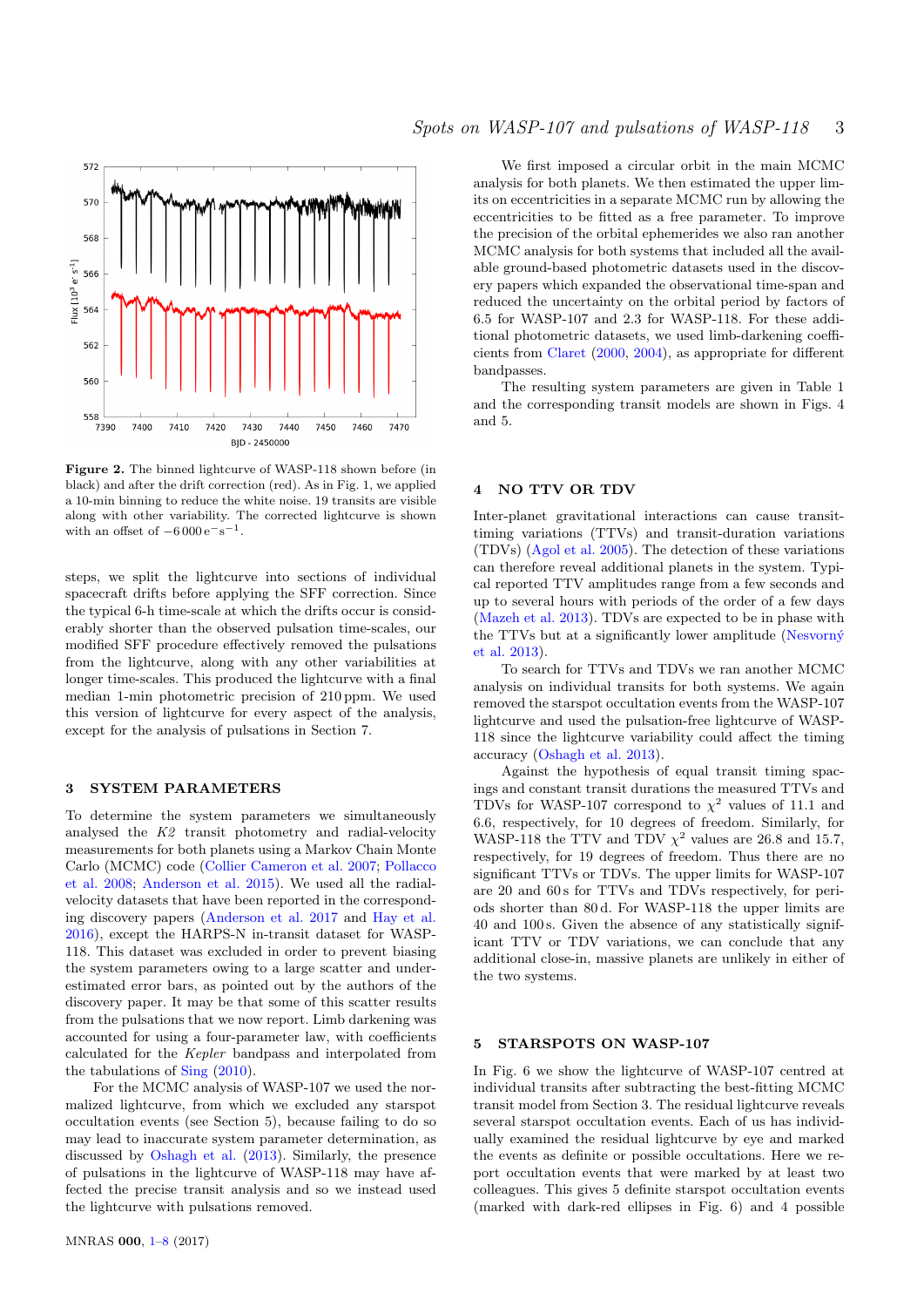

Figure 3. Stellar variability of WASP-118 resembling weak  $\gamma$  Doradus pulsations. We show the normalized lightcurve with 10-min binning.

|                                                          |                           | <b>WASP-107</b>                                         | <b>WASP-118</b>                                         |                  |
|----------------------------------------------------------|---------------------------|---------------------------------------------------------|---------------------------------------------------------|------------------|
| Parameter                                                | Symbol                    | Value                                                   | Value                                                   | Unit             |
| Transit epoch                                            | $t_0$                     | $2457584.329746 \pm 0.000011$                           | $2457423.044825 \pm 0.000020$                           | <b>BJD</b>       |
| Orbital period                                           | $\boldsymbol{P}$          | $5.72149242 \pm 0.00000046$                             | $4.0460407 \pm 0.0000026$                               | $\mathbf d$      |
| Area ratio                                               | $(R_{\rm p}/R_{\star})^2$ | $0.020910 \pm 0.000058$                                 | $0.006679 \pm 0.000010$                                 |                  |
| Transit width                                            | $t_{14}$                  | $0.11411 \pm 0.000081$                                  | $0.20464 \pm 0.00010$                                   | $\mathbf d$      |
| Ingress and egress duration                              | $t_{12}, t_{34}$          | $0.01467 \pm 0.00012$                                   | $0.01610 \pm 0.00012$                                   | $\mathbf d$      |
| Impact parameter                                         | b                         | $0.139 \pm 0.024$                                       | $0.206 \pm 0.015$                                       | .                |
| Orbital inclination                                      | $\mathfrak{p}$            | $89.560 \pm 0.078$                                      | $88.24 \pm 0.14$                                        | $\circ$          |
| Orbital eccentricity                                     | $\epsilon$                | 0 (adopted; $\langle 0.025 \text{ at } 2\sigma \rangle$ | 0 (adopted; $\langle 0.028 \text{ at } 2\sigma \rangle$ | .                |
| Orbital separation                                       | $\alpha$                  | $0.0553 \pm 0.0013$                                     | $0.05450 \pm 0.00049$                                   | au               |
| Stellar mass                                             | $M_{\star}$               | $0.691 \pm 0.050$                                       | $1.319 \pm 0.035$                                       | $M_{\odot}$      |
| Stellar radius                                           | $R_{\star}$               | $0.657 \pm 0.016$                                       | $1.754 \pm 0.016$                                       | $R_{\odot}$      |
| Stellar density                                          | $\rho_{\star}$            | $2.441 \pm 0.023$                                       | $0.2445 \pm 0.0024$                                     | $\rho_{\odot}$   |
| Planet mass                                              | $M_{\rm p}$               | $0.119 \pm 0.014$                                       | $0.52 \pm 0.18$                                         | $M_{\rm Jup}$    |
| Planet radius                                            | $R_{\rm p}$               | $0.924 \pm 0.022$                                       | $1.394 \pm 0.013$                                       | $R_{\rm Jup}$    |
| Planet density                                           | $\rho_{\rm p}$            | $0.152 \pm 0.017$                                       | $0.193 \pm 0.066$                                       | $\rho_{\rm Jup}$ |
| Planet equilibrium temperature <sup><math>a</math></sup> | $T_{\rm p}$               | $736 \pm 17$                                            | $1753 \pm 34$                                           | K                |
| Limb-darkening coefficients                              | $a_1, a_2, a_3, a_4$      | $0.710, -0.773, 1.520, -0.641$                          | $0.522, 0.313, -0.071, -0.045$                          | .                |

<sup>a</sup> Planet equilibrium temperature is based on assumptions of zero Bond albedo and complete heat redistribution.

events (marked with light-red ellipses) within the 10 observed transits. Table 2 lists all the marked definite and possible occultation events, measured orbital phases at which they occur and the corresponding stellar longitudes which we calculated using the system parameters from Table 1. There

may well be additional, smaller-amplitude spots present in some of the transits, in addition to those listed.

Given the stellar rotational period of  $17.5 \pm 1.4$  d (see Section 6) and the planet's orbital period of 5.72 d (see Table 1), one would expect in an aligned system to see the same starspot being occulted again three transits later, with a lon-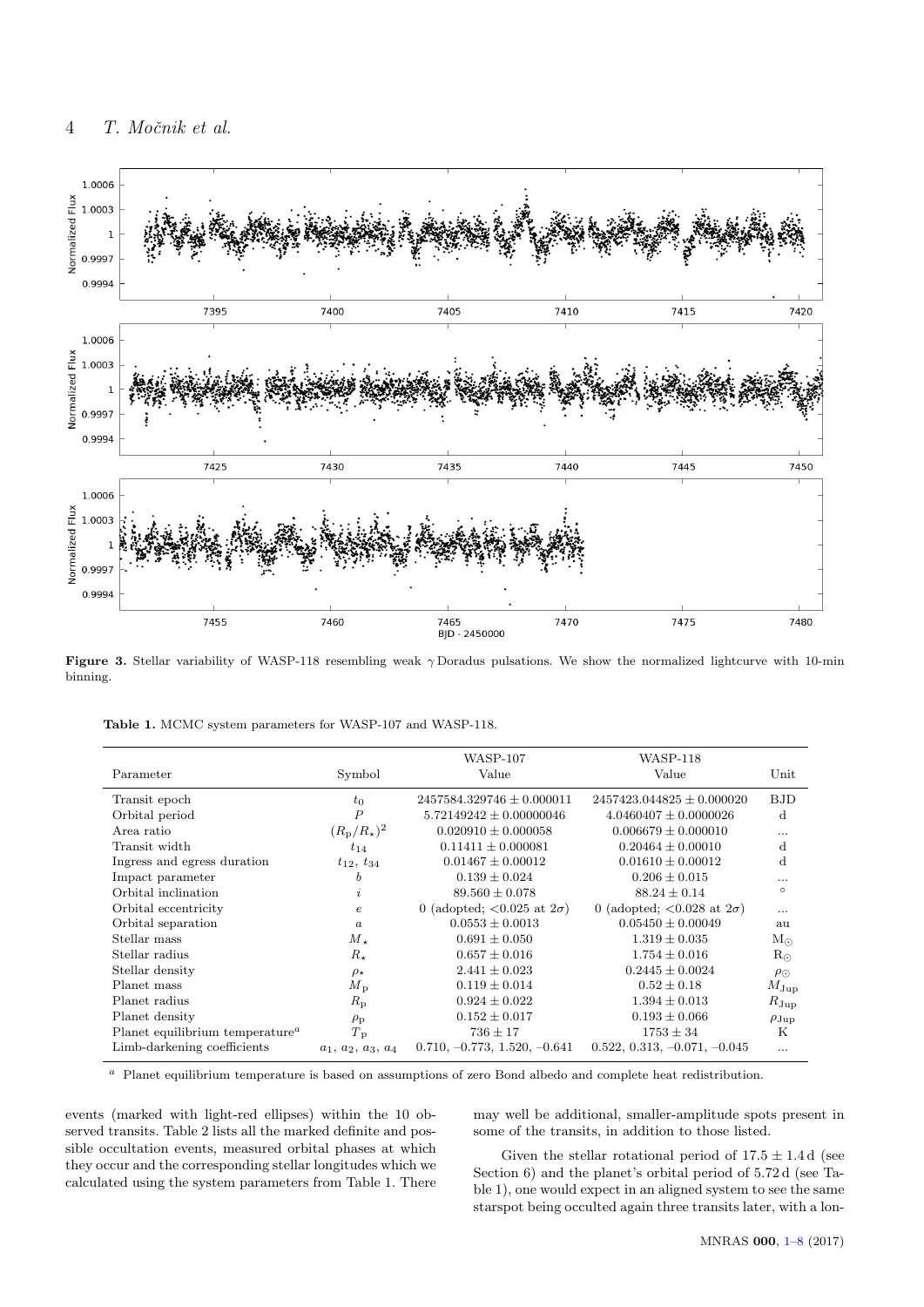

Figure 4. Best-fitting MCMC transit model and its residuals for WASP-107.



Figure 5. Best-fitting MCMC transit model and its residuals for WASP-118.

Table 2. Phase and longitude positions of every detected starspot occultation event.

| Transit<br>number | Phase                | Stellar<br>longitude <sup><i>a</i></sup>   <sup>o</sup> |
|-------------------|----------------------|---------------------------------------------------------|
| 1                 | $-0.0033 + 0.0002$   | $-22.4 + 1.6$                                           |
| 1                 | $0.0062 + 0.0002$    | $45.0 + 2.2$                                            |
| 2                 | $-0.0064 \pm 0.0002$ | $-47.6 \pm 2.4$                                         |
| 6                 | $-0.0018 + 0.0002$   | $-12.1 + 1.4$                                           |
| 7                 | $0.0051 + 0.0002$    | $36.2 + 1.9$                                            |
| 8                 | $-0.0028 + 0.0002$   | $-18.5 + 1.5$                                           |
| 9                 | $-0.0059 \pm 0.0002$ | $-42.9 + 2.1$                                           |
| 9                 | $0.0056 \pm 0.0002$  | $40.3 + 2.0$                                            |
| 13                | $0.0004 \pm 0.0002$  | $2.4 + 1.3$                                             |

<sup>a</sup> Longitude runs from  $-90^\circ$  (first planetary contact), through 0 ◦ (central meridian) to 90◦ (last contact).

gitude shift of  $-7^{\circ}{}_{-26}^{+31}$ . Occultations one, two or four transits later would be hard to detect, since the phase shifts would be in multiples of 120◦ , and therefore the spots would either be close to the limb, where they are hard to detect owing to limb darkening, or not on the visible face at all.

There is only one pair of starspot occultations that



Figure 6. Starspot occultations in the model-subtracted lightcurve of WASP-107. Vertical dashed lines show the extent of the transit. Dark-red ellipses mark definite starspot occultation events and light-red ellipses mark possible starspots. Transits 3–5 were not observed owing to the 14-d data gap.

might be a recurrence. If the occultation event in transit 6 and the first occultation in transit 9 (see Fig. 6) were caused by the same starspot, they would imply an orbital period of  $18.8 \pm 0.2$  d. Although this is compatible with the  $17.5 \pm 1.4$ -d rotational period derived from the rotational modulation (see Section 6) there are reasons to doubt that the pair was actually caused by the same starspot. Firstly, a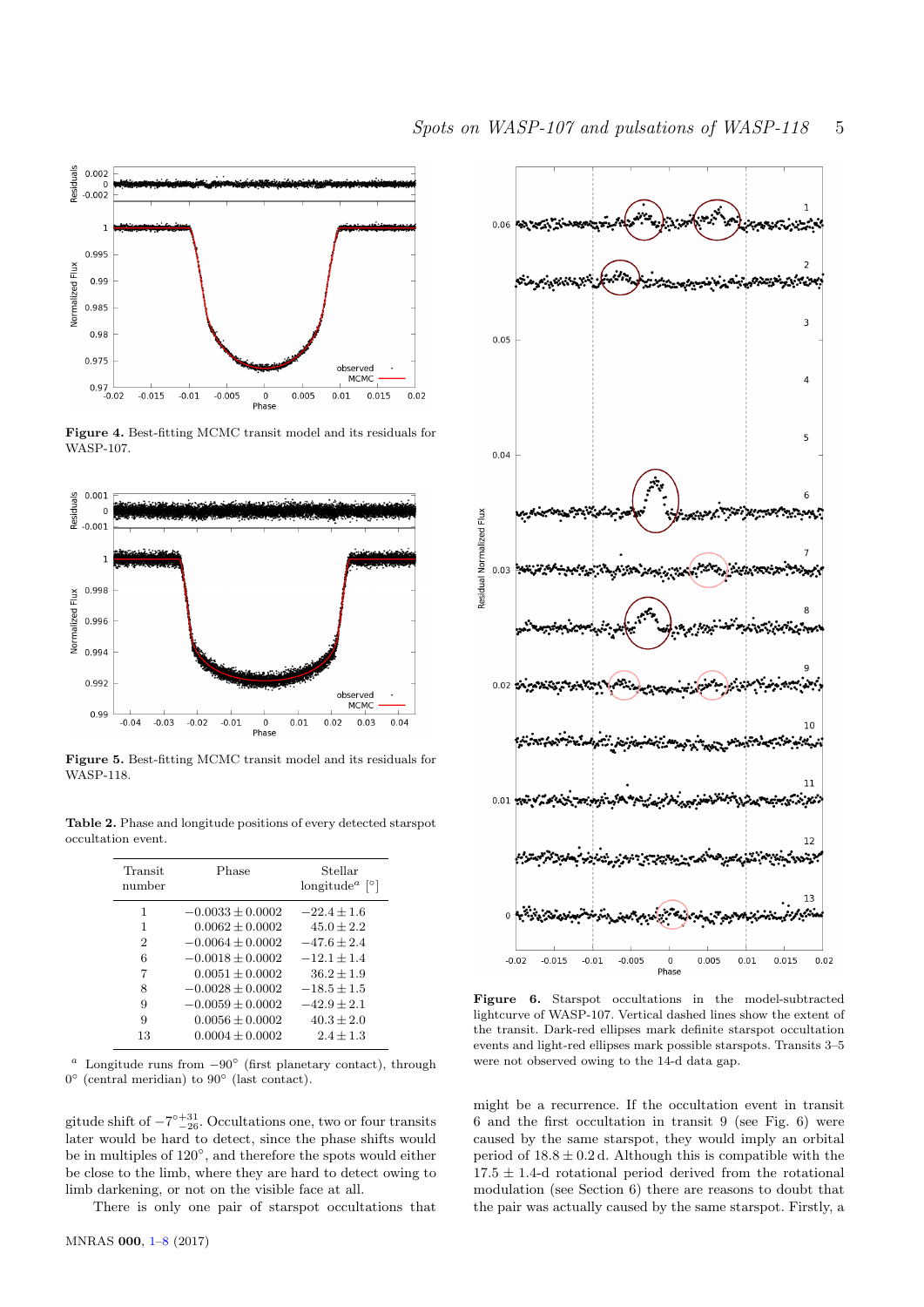

Figure 7. Lomb-Scargle periodogram of WASP-107's rotational modulation. The highest peak implies a rotational period of  $17.5\pm$ 1.4 d.

starspot from transit 8 does not produce an occultation pair at a similar phase shift in transit 11. Secondly, the starspot lifetimes for main-sequence stars are of the order of days [\(Bradshaw & Hartigan](#page-7-32) [2014](#page-7-32) and citations therein), which means that in 17 d, the time it takes for the planet to orbit its host star three times, a starspot could disappear.

Overall, we do not find compelling evidence for recurring starspots, which would suggest that the system might be misaligned. However, because of the 17-d time span between recurrences that could be readily observed, we cannot exclude the possibility that it is an aligned system with relatively short starspot lifetimes.

#### 6 ROTATIONAL MODULATION OF WASP-107

The lightcurve of WASP-107 in Fig. 1 reveals a lowfrequency modulation with a semi-amplitude of about 0.2 per cent. To measure the periodicity of this modulation we removed the planetary transits and calculated a Lomb-Scargle periodogram (see Fig. 7). The highest peak in the periodogram and its full width at half maximum correspond to a periodicity of  $17.5 \pm 1.4$  d.

Knowing that the stellar surface harbours starspots (see Section 5), we believe that this modulation is caused by the stellar rotation. Using the stellar radius from Table 1 and assuming that the rotational axis is orthogonal to the line of sight, the measured rotational modulation period implies a stellar rotational velocity of  $1.9 \pm 0.2$  km s<sup>-1</sup>. This value agrees with the spectroscopic projected rotational velocity of  $2.5 \pm 0.8 \,\mathrm{km \,s}^{-1}$  [\(Anderson et al.](#page-7-3) [2017\)](#page-7-3). Our rotational modulation period and amplitude also agree well with the period of  $17 \pm 1$  d and amplitude of 0.4 per cent that were derived from the ground-based photometry and reported in the discovery paper by [Anderson et al.](#page-7-3) [\(2017\)](#page-7-3).

### 7 STELLAR PULSATIONS OF WASP-118

Fig. 3 provides a close-up view of the higher-frequency photometric variability in the lightcurve of WASP-118, after



Figure 8. The Lomb–Scargle periodogram of WASP-118's higher-frequency variability in the normalized version of the lightcurve. Several peaks between 1 and 2.5 d indicate that the higher-frequency variability is multi-periodic. Also shown are some of the main harmonics of the planet's orbital period, which demonstrate a mismatch with the pulsation periodicities. Note that we show here only a few of the main harmonics for clarity. The power spectral density for periods longer than 3.5 d is virtually zero because of the applied flattening normalization procedure.

removing incoherent low-frequency modulations. This variability is not correlated with the spacecraft's drifts, is preserved using four different data-reduction procedures, is not present in the K2 lightcurves of other nearby stars, and is not correlated with the orbital phase.

The variability cannot be realistically considered as a rotational modulation because its short 2-d period would require the star to rotate three times faster than the spectroscopically measured projected rotational velocity. This would only be possible if the system were hugely misaligned, in contradiction with the Rossiter–McLaughlin measurements by [Hay et al.](#page-7-4) [\(2016\)](#page-7-4) who suggested that the system is aligned. The variability is therefore most likely to be weak pulsations of the host star.

The semi-amplitude of the pulsations is ∼ 200 ppm. The Lomb-Scargle periodogram reveals that the variability is multi-periodic (see Fig. 8) with the highest peak at 1.9 d. To check whether the normalization procedure affected the detected pulsations we ran signal injection tests and found that the applied normalization procedure preserves 80 per cent of the variability at the peak pulsation period near 1.9 d.

[Kaye et al.](#page-7-33) [\(1999\)](#page-7-33) introduced a  $\gamma$  Doradus pulsating type for main-sequence and subgiant stars of spectral types A7–F5.  $\gamma$  Doradus stars exhibit non-radial, high-order and low-degree multiperiodic pulsations with periods of 0.4–3 d and amplitudes below 0.1 mag. The pulsation amplitude of such stars may vary during an observing season by as much as a factor of 4.

The spectral type and variability characteristics of WASP-118 suggest that the star is probably a weak, latetype  $\gamma$  Doradus pulsator.

If the stellar pulsations were induced by the star–planet interactions, we would expect them to appear at exact harmonics of the planet's orbital period, such as in the cases of WASP-33 [\(Herrero et al.](#page-7-10) [2011\)](#page-7-10) and HAT-P-2 [\(de Wit](#page-7-16)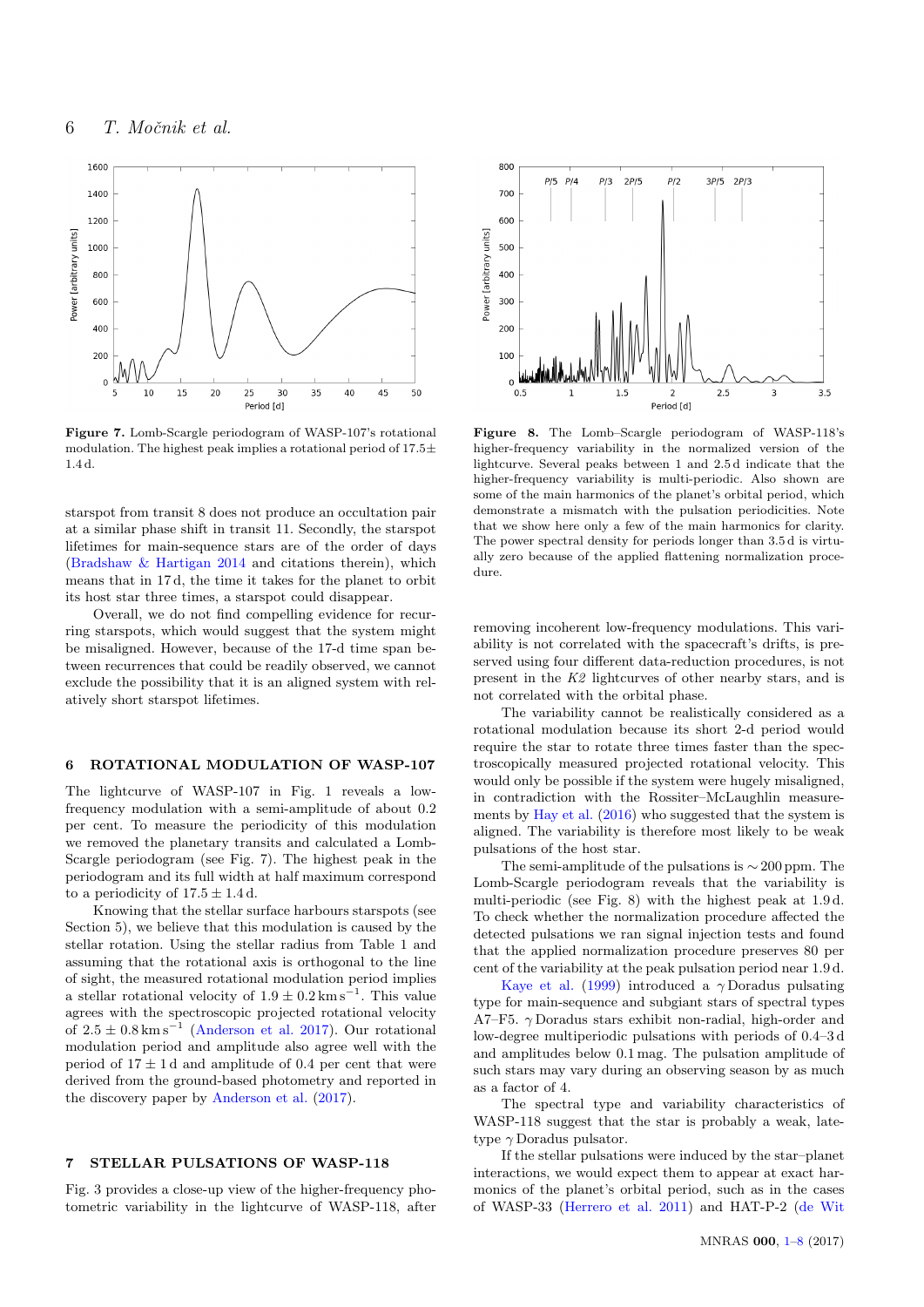[et al.](#page-7-16) [2017\)](#page-7-16). We found no match when comparing the main harmonics of the WASP-118b's orbital period with the measured pulsations' periodicities (see Fig. 8). Despite the lack of any commensurabilities with the main harmonics, we cannot yet reject any complex commensurabilities nor the possibility that the pulsations were induced by the orbiting planet. A detailed follow-up asteroseismic analysis is required to further investigate the star–planet interactions as a possible cause for the observed pulsations in the lightcurve of WASP-118.

#### 8 NO PHASE-CURVE MODULATIONS

Phase-curves in exoplanet systems consist of three main components at optical wavelengths: 1) ellipsoidal modulation, 2) Doppler beaming, and 3) planetary reflection (e.g. [Esteves et al.](#page-7-34) [2013\)](#page-7-34). Additionally, a transiting planet may produce a secondary eclipse, an occultation of the planet by its host star, which blocks the reflected light during the occultation. Therefore, the depth of the secondary eclipse is twice the semi-amplitude of the reflectional modulation.

To produce a phase-curve of WASP-107 we had to remove the significant rotational modulation prior to phasefolding the lightcurve. However, because the ratio between the 5.7-d orbital period and the 17-d rotational modulation is not small enough, this would also remove any phasecurve modulations. For WASP-118 we again removed stellar variability which would again remove any phase-curve modulations. However, in both systems the procedures would not have removed any secondary eclipses present. A nondetection of secondary eclipses in both systems therefore allowed us to estimate conservative upper limits on the secondary-eclipse depths of 100 ppm for WASP-107 and 50 ppm for WASP-118.

Using the system parameters from Table 1, the theoretically expected semi-amplitudes of ellipsoidal, Doppler beaming and reflectional modulation for WASP-107 are 0.03, 0.2 and 75 $A_{\rm g}$  ppm, respectively, where  $A_{\rm g}$  is the planet's geometrical albedo. For WASP-118, the expected semiamplitudes are 1, 0.7 and  $150A<sub>g</sub>$  ppm. These amplitudes have been calculated using the relations from [Mazeh &](#page-7-35) [Faigler](#page-7-35) [\(2010\)](#page-7-35). While the expected amplitudes for the ellipsoidal and Doppler beaming modulations are below the K2 photometric precision, the inflated planetary radii could produce a significant reflectional modulation in both systems. Using the upper limits for secondary eclipse depths and theoretically expected amplitudes for reflectional modulations allows us to constrain the planetary geometric albedos to less than 0.7 for WASP-107b and less than 0.2 for WASP-118b.

## 9 NO ADDITIONAL TRANSITING PLANETS

To search for signatures of any additional transiting planets in the normalized lightcurves of both systems, we first removed the transits of the known transiting planets and then calculated the box-least-square periodograms of any other periodic signals with the PyKE tool KEPBLS. The absence of any significant residual signals in the period range 0.5–30 d

results in transit-depth upper limits of 130 ppm for any additional transits in the WASP-107 system and 140 ppm in WASP-118.

#### 10 AGES OF THE HOST STARS

We estimated the ages of both host stars by comparing the measured stellar densities from Table 1 and the published spectroscopic effective temperatures to isochrones computed from the stellar evolution models. This was done with the Bayesian mass and age estimator BAGEMASS [\(Maxted et al.](#page-7-36) [2015a\)](#page-7-36), which uses the GARSTEC code (Weiss  $&$  Schlattl [2008\)](#page-7-37) to compute the evolution models. The best-fitting stellar evolution tracks provided the age estimates of  $8.3 \pm$ 4.3 Gyr for WASP-107 and  $2.3 \pm 0.5$  Gyr for WASP-118.

The rate at which a star rotates acts as another age estimator. Over time, stars lose angular momentum through magnetised stellar winds and gradually slow down [\(Barnes](#page-7-38) [2003\)](#page-7-38). Knowing the rotational period of WASP-107 from the detected rotational modulation (see Section 6), we estimated the stellar age with the gyrochronological relation by [Barnes](#page-7-39)  $(2007)$  to obtain  $0.6 \pm 0.2$  Gyr.

Our isochronal age estimate for WASP-118 agrees well with the age provided by [Hay et al.](#page-7-4) [\(2016\)](#page-7-4) who used the same approach but using the system parameters derived only from the ground-based observations.

The age discrepancy between the isochronal and gyrochronological age estimate for WASP-107 is significant. Similar discrepancies have been observed for many other Ktype stars hosting transiting exoplanets (e.g. [Maxted et al.](#page-7-40) [2015b\)](#page-7-40). It has been suggested that stars hosting massive short-period planets may have been spun-up by the tidal interaction with the planet and thus exhibit a lower gyrochronological age [\(Maxted et al.](#page-7-40) [2015b\)](#page-7-40). However, the warm-Saturn WASP-107b is not massive enough and does not orbit close enough to its host star to cause a significant tidal spin-up. A more probable reason for the observed age discrepancy in the case of WASP-107 is the radius anomaly, in which late-type stars exhibit larger radii than is predicted by the stellar models [\(Popper](#page-7-41) [1997\)](#page-7-41). The radius anomaly is an active research topic driven by the advances in simulating convections in low-mass stars [\(Ludwig et al.](#page-7-42) [2008\)](#page-7-42) and incorporating magnetic fields into stellar models [\(Feiden &](#page-7-43) [Chaboyer](#page-7-43) [2013\)](#page-7-43). [Morales et al.](#page-7-44) [\(2010\)](#page-7-44) have demonstrated that the presence of starspots near the poles of low-mass stars could affect the stellar radii and cause the observed radius anomaly. The age discrepancy of magnetically active K-type WASP-107 may therefore be tentatively attributed to starspots.

#### <span id="page-6-0"></span>11 CONCLUSIONS

The two main results presented in this paper are the direct detection of magnetic activity in the short-cadence K2 lightcurve of WASP-107 and the detection of stellar variability of WASP-118.

The magnetic activity of WASP-107 is manifest firstly as a rotational modulation which gives a stellar rotational period of  $17.5 \pm 1.4$  d. We also detect a total of 5 definite and 4 possible starspot occultation events. With the planet's